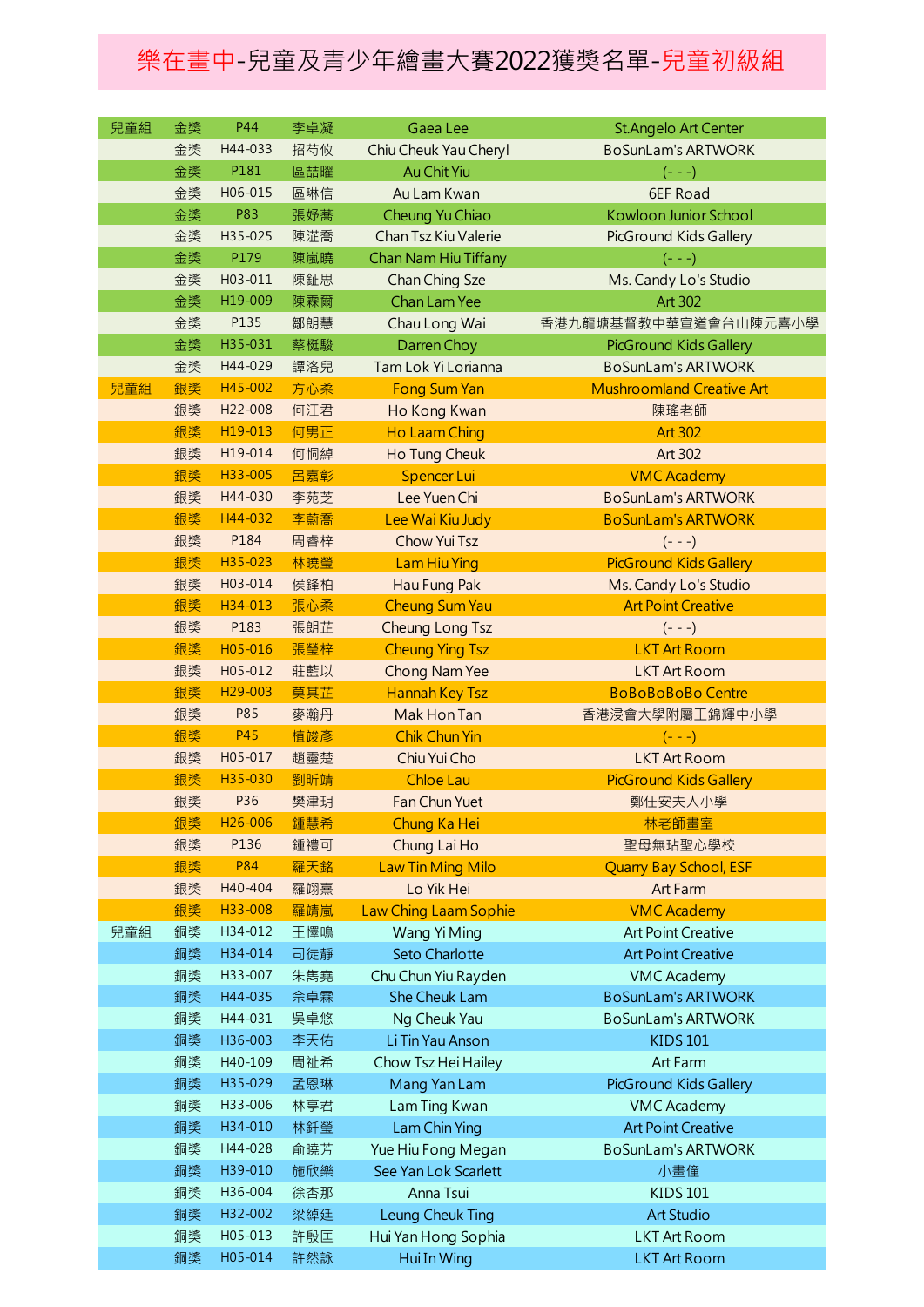| 兒童組 | 銅獎  | H19-015                | 許熙鎧        | Hui Hei Hoi Anson                  | Art 302                           |
|-----|-----|------------------------|------------|------------------------------------|-----------------------------------|
|     | 銅獎  | H35-026                | 許樂為        | <b>Adrian Khor</b>                 | PicGround Kids Gallery            |
|     | 銅獎  | P53                    | 陳栢熙        | Chun Pak Hei                       | 視藝畫室                              |
|     | 銅獎  | P37                    | 陳雅詠        | Chan Ngar Wing Colette             | 華德學校                              |
|     | 銅獎  | H44-034                | 陳爾信        | Chan Yi Shun Joel                  | <b>BoSunLam's ARTWORK</b>         |
|     | 銅獎  | P28                    | 陳衍程        | Chan Hin Ching                     | 豆丁畫室                              |
|     | 銅獎  | H36-002                | 曾芯         | Tsang Sum Samantha                 | <b>KIDS 101</b>                   |
|     | 銅獎  | H35-024                | 曾顯揚        | <b>Tsang Hin Yeung Issac</b>       | PicGround Kids Gallery            |
|     | 銅獎  | H44-027                | 黃以斐        | Wong Yee Fei                       | <b>BoSunLam's ARTWORK</b>         |
|     | 銅獎  | H40-112                | 黃思穎        | Wong Sze Wing Naomi                | Art Farm                          |
|     | 銅獎  | H40-405                | 黃傲朗        | Wong O Long Adrian                 | Art Farm                          |
|     | 銅獎  | H39-011                | 劉駿熹        | Lau Chun Hei                       | 小畫僮                               |
|     | 銅獎  | P42                    | 歐陽澄樂       | Au Yeung Ching Lok                 | 循理會美林小學                           |
|     | 銅獎  | P43                    | 歐陽澄樂       | Au Yeung Ching Lok                 | 循理會美林小學                           |
|     | 銅獎  | H38-023                | 鄭丞喆        | Cheng Gus Shing Chit               | 香港春燕美術中心                          |
|     | 銅獎  | H40-111                | 黎伊晴        | Lai Yi Ching                       | Art Farm                          |
|     | 銅獎  | H38-015                | 盧卓穎        | Lo Cheuk Wing                      | 香港春燕美術中心                          |
|     | 銅獎  | <b>P55</b>             | 龍泊霖        | Lung Pak Lam                       | Little Big Flame                  |
|     | 銅獎  | H31-005                | 鍾詠斯        | Chung Wing Sze Wisdom              | Kids Power Learning Centre        |
|     | 銅獎  | H42-001                | 羅子謙        | Law Tsz Him                        | <b>Artist Home</b>                |
|     | 銅獎  | H42-002                | 羅芷晴        | Law Tsz Ching                      | <b>Artist Home</b>                |
|     | 銅獎  | H33-004                | 羅靖霖        | Law Ching Lam Zoe                  | <b>VMC Academy</b>                |
| 兒童組 | 優異獎 | P140                   | 王納善        | Wong Lap Sin Ryan                  | 保良局朱正賢小學                          |
|     | 優異獎 | P29                    | 江詠生        | Kong Wing Sang Lennard             | 番禺會所華仁小學                          |
|     |     | 優異獎 H38-014            | 余希言        | Yu Hei Yin                         | 香港春燕美術中心                          |
|     | 優異獎 | H19-011                | 李彤善        | Li Tung Sin                        | Art 302                           |
|     | 優異獎 | P131                   | 李茵靖        | Lee Yan Jing                       | 迦密愛禮信小學                           |
|     |     | 優異獎 H40-108            | 李梓望        | Lee Tsz Mong                       | Art Farm                          |
|     | 優異獎 | H36-013                | 李焯嵐        | Li Cheuk Laam Marcus               | <b>KIDS 101</b>                   |
|     | 優異獎 | H03-015<br>優異獎 H06-009 | 李童沛        | Lee Tung Pui                       | Ms. Candy Lo's Studio<br>6EF Road |
|     | 優異獎 | P182                   | 李銘國<br>李慧浚 | Li Ming Kwok Venus<br>Lee Wai Chun | $(- - -)$                         |
|     | 優異獎 | H06-014                | 李賢昕        | Li Yin Yan                         | 6EF Road                          |
|     | 優異獎 | H36-006                | 李學慈        | Li Hok Chi                         | <b>KIDS 101</b>                   |
|     | 優異獎 | P141                   | 李禧興        | Lee Hei Hing                       | 保良局莊啟程小學                          |
|     | 優異獎 | P186                   | 杜瑩懿        | To Ying Yi                         | $(- - -)$                         |
|     | 優異獎 | P132                   | 汪軒俊        | Wong Hin Ng                        | 沙田官立小學                            |
|     | 優異獎 | H35-027                | 林善瀠        | Lam Sin Ying                       | PicGround Kids Gallery            |
|     | 優異獎 | H29-004                | 林瑩誠        | Lam Ying Lam                       | <b>BoBoBoBoBo Centre</b>          |
|     | 優異獎 | P185                   | 徐孜采        | Tsui Zi Lau                        | $(- - -)$                         |
|     | 優異獎 | P128                   | 高晴進        | Ko Ching Chun                      | 香港培正小學                            |
|     | 優異獎 | P130                   | 張豐思        | Zhang Fung Sze                     | 浸信會沙田圍呂明才小學                       |
|     |     | 優異獎 H26-005            | 梁翔博        | Leung Ling Pok                     | 林老師畫室                             |
|     | 優異獎 | P134                   | 梁賢樂        | Leung Yin Lok                      | 迦密愛禮信小學                           |
|     | 優異獎 | P180                   | 梁謙浚        | Leung Him Chun                     | $(- - -)$                         |
|     |     | 優異獎 H35-028            | 許樂亭        | Audrey Khor                        | PicGround Kids Gallery            |
|     | 優異獎 | H26-004                | 陸淇穎        | Luk Ki Ho Oscar                    | 林老師畫室                             |
|     | 優異獎 | H26-003                | 勞兒文        | Lo Yee Man Zoe                     | 林老師畫室                             |
|     |     | 優異獎 H36-005            | 曾添         | Tsang Tim Justin                   | <b>KIDS 101</b>                   |
|     | 優異獎 | H <sub>29</sub> -006   | 曾立卓        | Tsang Lap Cheuk Carmen             | <b>BoBoBoBoBo Centre</b>          |
|     | 優異獎 | H19-010                | 黃恒頌        | Wong Hang Chung                    | Art 302                           |
|     |     | 優異獎 H40-110            | 黃悅銘        | <b>Wong Yuet Ming</b>              | Art Farm                          |
|     | 優異獎 | H06-013                | 楊欣希        | Yeung Yan Lai                      | 6EF Road                          |
|     | 優異獎 | H06-012                | 溫恩柏        | Wan Yan Pak                        | 6EF Road                          |
|     | 優異獎 | P139                   | 葉忻駿        | Yip Yan Chun                       | 馬鞍山循道衛理小學                         |
|     | 優異獎 | H03-012                | 葉兒汶        | Yip Yi Man                         | Ms. Candy Lo's Studio             |
|     | 優異獎 | H06-008                | 葉柔語        | Ip Yau Yu                          | 6EF Road                          |